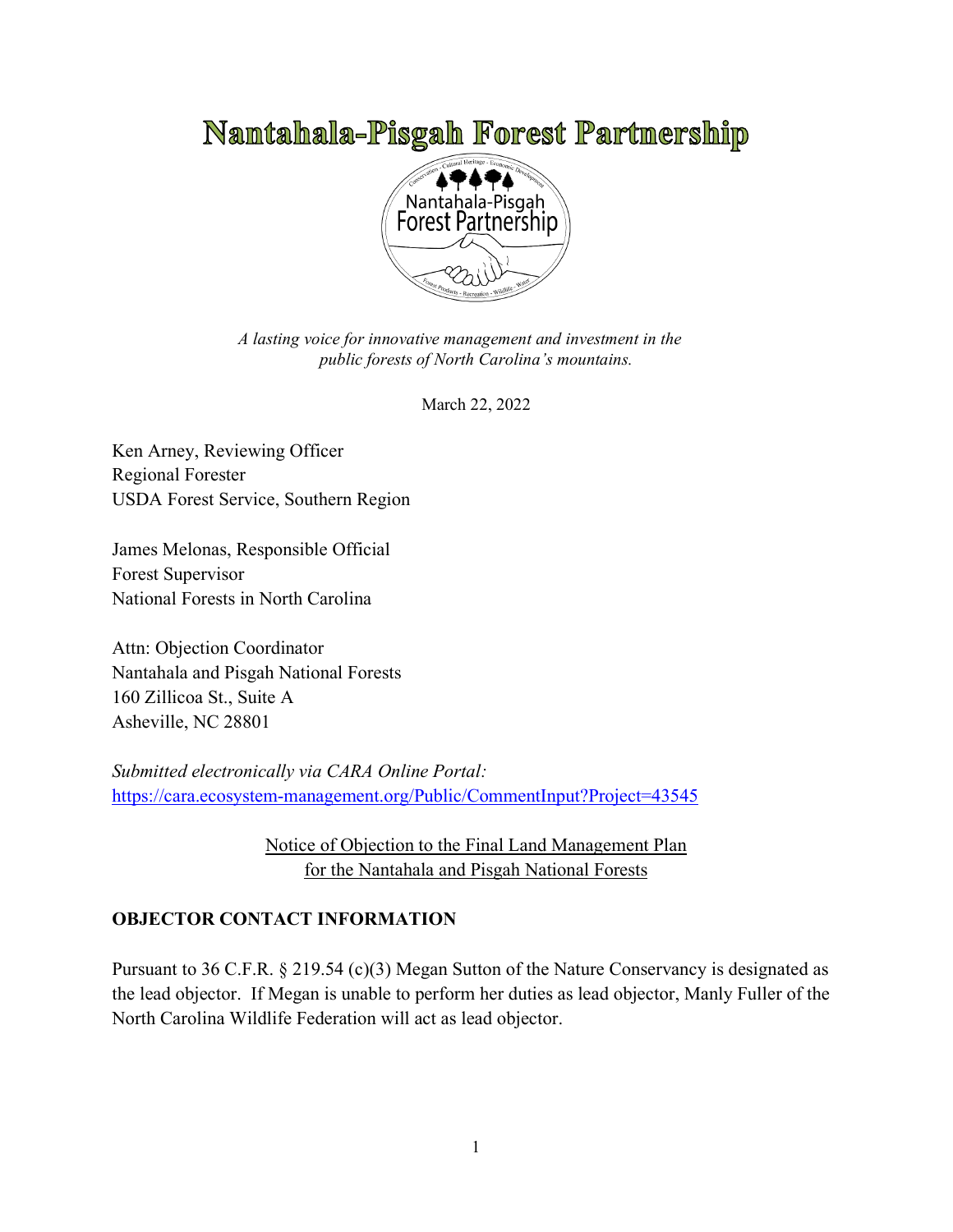Nantahala and Pisgah Forest Partnership Megan N. Sutton, Lead Objector The Nature Conservancy 5 Barbetta Drive Asheville, NC 28806 msutton@tnc.org 828-230-0949

Manley Fuller, Secondary Objector North Carolina Wildlife Federation 1024 Washington Street Raleigh, NC 27605 manley@ncwf.org 850-567-7129

#### **Member Organizations**

Access Fund American Whitewater Back Country Horsemen of North Carolina Carolina Climbers Coalition Carolina Land & Lakes Resource Conservation & Development Council Carolina Mountain Club Columbia Forest Products Defenders of Wildlife EcoForesters Evergreen Packaging International Mountain Biking Association MountainTrue North Carolina Chapter of The Nature Conservancy North Carolina Council of Trout Unlimited North Carolina Horse Council North Carolina Wildlife Federation Southern Appalachian Mineral Society Southern Off-Road Bicycle Association The Wilderness Society Wildlands Network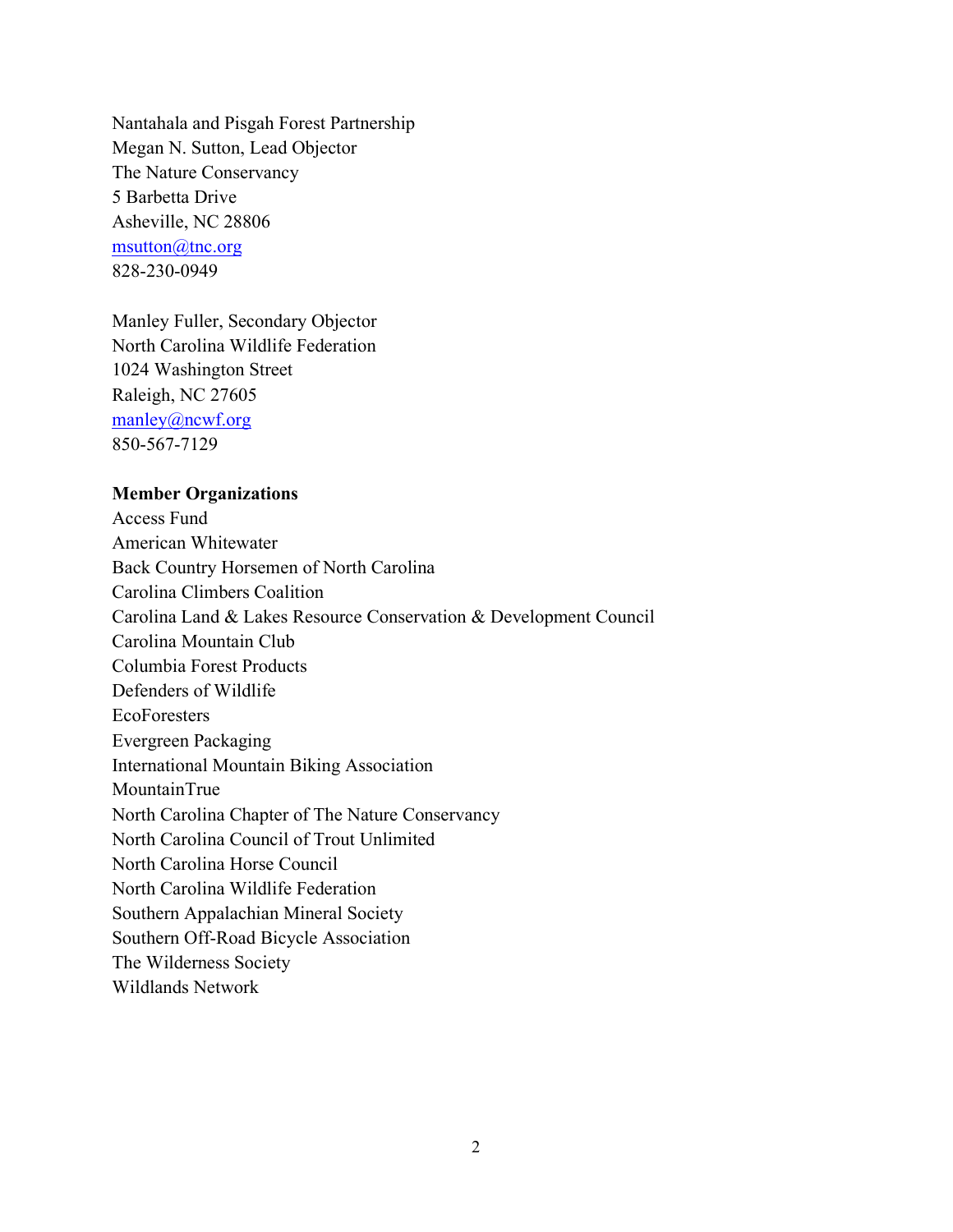#### **Affiliate Organizations**

Audubon North Carolina Chattooga Conservancy North Carolina Chapter of The Sierra Club Southern Environmental Law Center

#### **Abstentions**

The Ruffed Grouse Society and North Carolina Backcountry Hunters and Anglers abstain from this Partnership objection because they were not members, nor active contributors, at the time of the Partnership's June 2020 comments.

#### **NOTICE OF OBJECTION**

The Nantahala Pisgah Forest Partnership files this objection to the Final Land Management Plan for the Nantahala and Pisgah National Forests (the Final Plan) under the process identified in 36 CFR § 219 Subpart B. The Draft Record of Decision (ROD) for the Final Environmental Impact Statement (FEIS) and Final Plan was issued on January 21, 2022. The legal notice of the ROD, FEIS and Final Plan was published in the Nantahala and Pisgah National Forests newspaper of record, The Asheville Citizen Times, on January 21, 2022; therefore, this objection is timely.

#### **ELIGIBILITY TO OBJECT**

Over the last nine years the Nantahala Pisgah Forest Partnership (Partnership) has engaged in robust public dialogue in support of the forest planning process. The Partnership utilized a variety of sources including national, regional, and local community expertise with an emphasis on public participation and information sharing in order to reach consensus. Partnership members and affiliates have contributed thousands of hours to build consensus around and support for recommendations that would facilitate a Forest Plan which best addresses the interests of our many stakeholders as well as the needs of the environment, local communities, and the countless species that call the Nantahala and Pisgah home. We continue our participation in this process with the intent of creating a lasting voice for the innovative management of and public investment in the future of our beloved National Forests.

The Partnership provided substantive consensus-based comments on the Draft Plan in June  $2020<sup>1</sup>$  that balanced all stakeholder needs to the fullest extent possible. Our agreements and consensus recommendations were hard earned. The Partnership included representatives from

<sup>&</sup>lt;sup>1</sup> Nantahala Pisgah Forest Partnership Comments on the Nantahala and Pisgah National Forests Proposed Land Management Plan, submitted June 25, 2020 (Comments), attached, and incorporated by reference.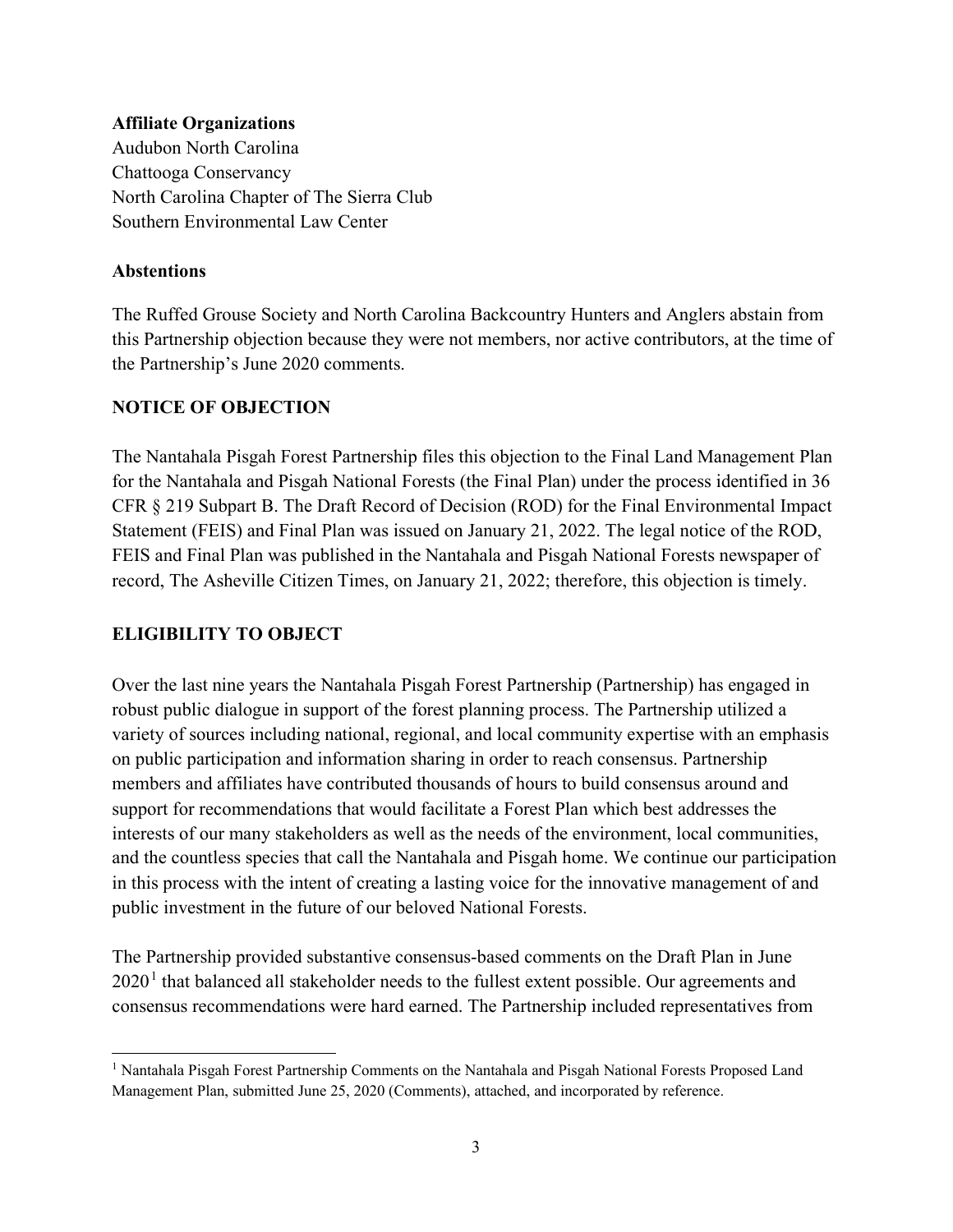the full spectrum of interests, and the only qualification for membership was a willingness to validate other members' interests and work for common ground. Every member stretched as far as possible to create the largest possible zone of consent.

## **INTRODUCTION**

While we reiterate our public appreciation of the enormous task of creating the new Forest Plan, we feel that the Plan does not go far enough in resolving conflict. Because of this, we, the members and affiliates of the Nantahala Pisgah Forest Partnership, object to the Final Land Management Plan released by the Nantahala and Pisgah National Forests based on the 2012 Planning Rule's requirement to "provide social, economic, and ecological sustainability" and to "provide for integrated, sustainable multiple uses" (36 CFR § 219.8, 219.10). By needlessly providing for undue conflict at the Plan and project level, the Final Plan misses the opportunity we provided to facilitate faster and more progress toward meeting the Purpose and Need.

We recognize that the Partnership's elegant and specific solutions are not the only possible answers that resolve conflict; however, we do not see other conflict resolution ideas being proposed in the Final Plan that adequately address the areas we have outlined below. We strongly object that deferring many issues to project implementation is sufficient and ask that the Reviewing Officer reconsider the Partnership's solutions. The collaboratively developed, comprehensive comments are an alternative that was not analyzed in detail, and yet got closer to fulfilling the spirit and language of the 2012 Planning Rule.

Please note that our objections are not just a list of randomly aggregated individual interests. The Partnership is not just a list of individual stakeholders in our Forests. We are a collaborative organization of interests which acts for each of us, as we act for all. Many in our group of stakeholders will object individually, according to the process of the objection period. It is anticipated there will be multiple Interested Parties joining these individual objections, and these must be recognized as more than merely curious. This is the direct result of our years of collaboration, and the seriousness with which we, as the members and affiliates of the Partnership, are committed to solving the issues that our recommendations resolve. We recognize that each of our interests are interconnected and object accordingly. When one group's interest is negatively affected, the whole Partnership is negatively affected.

Our concerns also directly affect the Forest Service's proclaimed ability to successfully utilize collaboration that is mandated in the 2012 Planning Rule. If potential conflict and solutions are not addressed sufficiently in the Plan, they will likely be pushed out into implementation, perhaps substantially stalling projects, and delaying the restoration that our forests and wildlife so desperately need.

The areas outlined below are the specific issues that we feel the Final Plan has yet to resolve.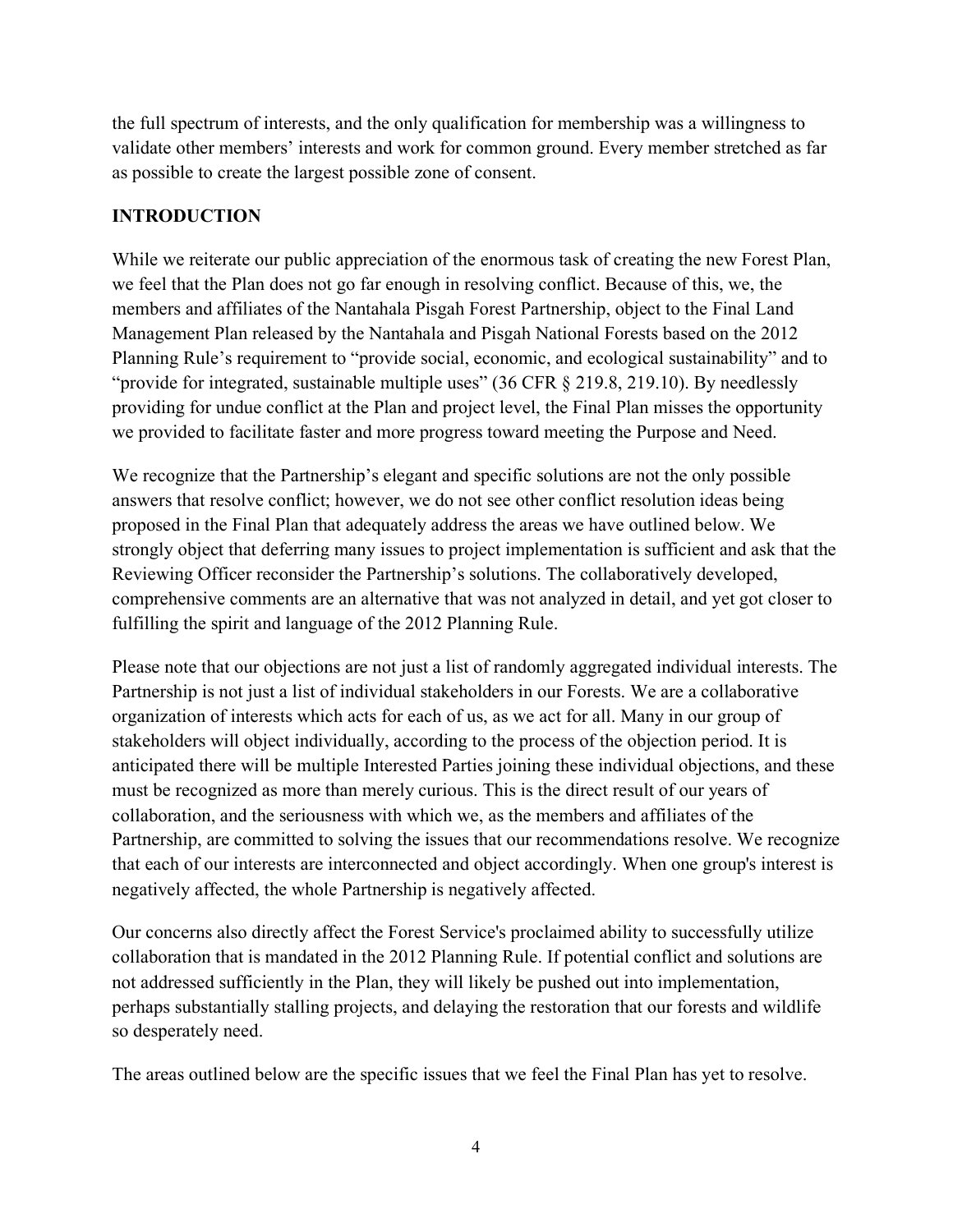#### **STATEMENT OF ISSUES**

## **I. Tier 2 Active Management Objective + Land Allocations + Other Requirements ("triggers")**

The Partnership re-affirms its commitment to resolving conflict by redirecting the agency to reconsider the critical and important linkages between

- (1) the Tier 2 Active Management Objectives,
- (2) Management Area allocations, and
- (3) the explicit need to address resource issues of Non-Native Invasive Species (NNIS) and road maintenance needs simultaneously.

The Partnership provided recommendations with agreed upon Management Area allocations as the necessary glue to hold these issues that are in tension, together. These land allocations we recommended provide ample space to meet stretch goals for all members' interests, from young forests to wilderness to eligible Wild and Scenic Rivers, while providing management direction for different areas to guide the development of broadly supported projects (Comments pp. 25- 29). This means that these recommended land allocations will make implementation of the Plan more efficient and less contentious.

Land allocation by the Forest Service in Alternative E differed significantly from the land allocations recommended by the Partnership. We formed the Partnership because we believe we can accomplish more when we work together. We have seen in the old Plan that timber volume and young forest habitat on paper does not equate to actions on the ground. We are therefore concerned that the management area allocations proposed in Alternative E could lead to delayed project implementation due to increased environmental analysis and objections.

The Partnership specifically recommended some places be in management areas not suitable for timber production because we also support commercial utilization of lands in the suitable base. We support suitable lands having rotational harvest. For that reason, we support the Forest Service's Desired Condition that "Locally, young forest patch size will frequently exceed average natural disturbance gap size to provide for habitat diversity and benefit wildlife, and to facilitate restoration operations and financial considerations" (Final Plan pg. 214). In addition, the Partnership recommendations include the importance of "Good allocations [that] tailor the management direction for different areas to guide the development of good projects, in which recommended work is likely to make it into a final decision and be implemented in an efficient manner" (Comments pp. 25-29). To address this, it is critical that the management area allocations reflect the Partnership's consensus approach.

Hand in hand with our recommendations on land allocation is our commitment to achieving Tier 2 levels of management. A key difference in the Partnership's recommended Tiers and the Forest Service's regarding timber harvest was a higher level for Tier 1 young forest creation, 1,600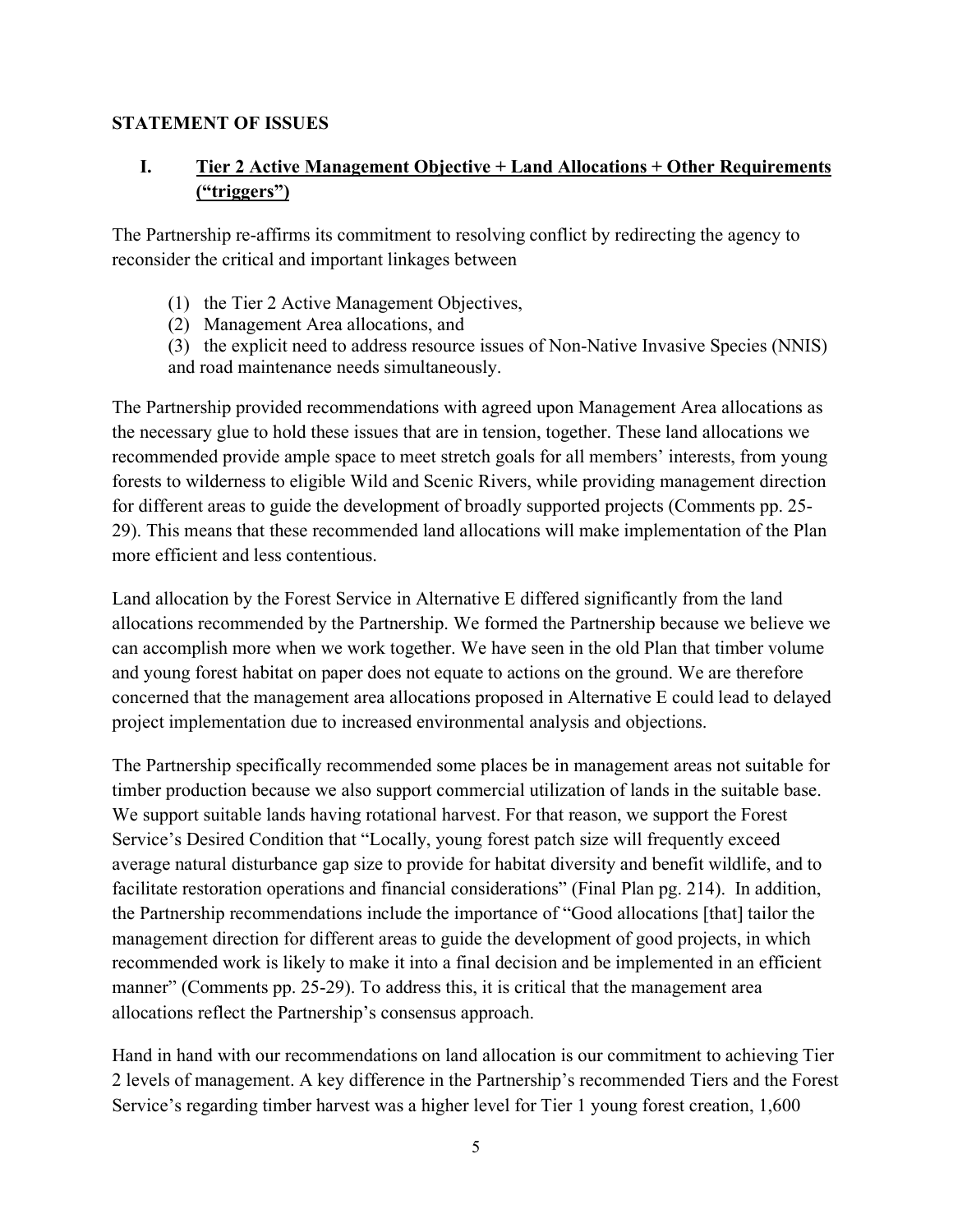acres for the Partnership vs. 1,200 acres for the Forest Service (Comments pp. 7-8, Final Plan pg. 70). We understand that the Forest Service is bound by the fiscal capability requirement of the Planning Rule, and so it is even more important to us that Tier 2 levels of Management, for all interests, are achieved. In the opinion of Partnership members, Tier 2 levels of Management could be expedited by efficient management area allocation.

The Partnership reaffirms our commitment to meeting the needs of all interests, and therefore we proposed the concept of Tiered Objectives<sup>2</sup>, and then reached consensus on active management Objectives (Comments pp. 7-8). With these agreements for active management, came negotiations on treating NNIS with a Desired Condition to prevent spread as active management expanded, and a proposed "road bank" to address the backlog of road maintenance. To reiterate, the Partnership re-affirms the importance of adaptive management triggers in order to have collaborative support for Tier 2 levels of active management. Specifically, the Partnership needs for NNIS control and road maintenance levels to balance out increased numbers in active management.

More specifically, the Partnership recommended that an Objective that all new harvest units and associated roads (including a 100-foot buffer) be monitored for new infestations of priority NNIS. In order to operate within Tier 2 for active management, the Partnership recommended it be mandatory to monitor for and control the spread of NNIS, consistent with a Desired Condition to prevent spread (Comments pp. 12-13). In addition, the Partnership recommended that basic road maintenance levels are set such that the backlog is not increasing and provided explicit solutions for how to address the tensions between ground disturbing activities and the protection of soil and water to create a more sustainable network (Comments pp. 35-40). The importance of linking NNIS treatment and road maintenance to Tier 2 active management amounts was a required component of reaching collaborative consensus.

Therefore, the agency's approach fails to meet the purpose and need of the Plan, as well as stated Desired Conditions and Objectives, to the extent and with the efficiency of the Partnership proposed solutions (Final Plan pg. 1-2). Our Partnership members and affiliates stretched well beyond their comfort zone, and farther than they may have otherwise been able to in order to balance all stakeholder needs to the fullest extent possible. To remedy the Final Plan language, we recommended:

- 1) Linking Objectives in the way proposed by the Partnership to ensure that no one interest benefits at the expense of another (Comments pp. 12-13, 35-40)
- 2) Adopting a Management Area Allocation similar to the one advocated by the Partnership (Comments pp. 25-30)

<sup>&</sup>lt;sup>2</sup> Nantahala Pisgah Forest Partnership Proposals for the Nantahala Pisgah National Forest Plan Revision on Preliminary Plan Content, Geographic, and Management Area Building Blocks, submitted October 1, 2017.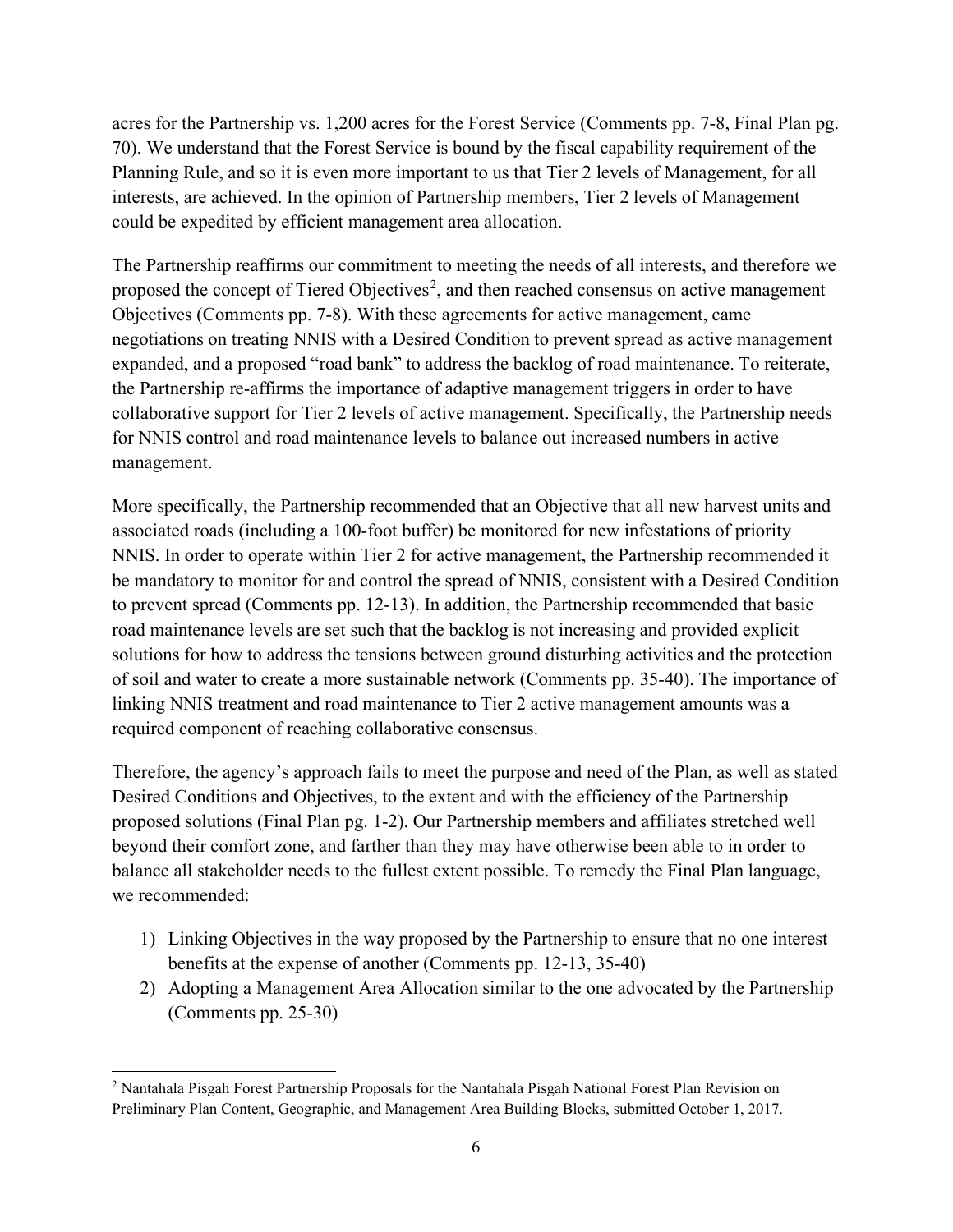3) Pursuing a timber harvest strategy that yields higher volume per acre in Tier 1 than Tier 2 (Comments pp. 7-8).

### **II. Recreation**

The Partnership recommendations included requests for sustainable recreation-related Plan components. These Plan component recommendations were carefully crafted to integrate with Management Area allocations and other elements of our agreements to ensure that as other interests' needs are met on the Forest, the Forest Service provides for meaningful and positive outdoor experiences for the over 5 million annual visitors. The result of this integrated approach would have been fewer conflicts during implementation among stakeholders, between stakeholders and the Forest Service, and between visitors and natural resources. In rejecting management area allocations including designations, management sideboards, and approaches to sustainably managing recreational uses like climbing, paddling, horseback riding, hiking, biking and mineral gathering, the Forest Service has chosen a future with more conflicts and less collaboration, and with less satisfied visitors, and is failing to adequately provide for sustainable recreation as is required by the 2012 Forest Planning Rule.

Regarding climbing, in REC-S-19 the Forest introduced climbing closures and policy that fail to integrate the collaborative goals of the Forest Plan, introduced new and potentially prohibitive fixed anchor policies in CDW-S-05 and RW-S-13, and in REC-O-09 included a future Tier 2 climbing management plan (CMP) goal with imminent prohibitive climbing management recommendations prior to the collaborative work that an effective CMP requires (Comments pg. 82, Final Plan pg. 124). Regarding paddling, WSR-S-31, WSR-S-32, and WSR-S-37 wrongly impose severe limits on paddling the Chattooga River that do not provide for sustainable recreation, and the Forest fails to recognize Wild and Scenic River recreation values on the North Fork of the French Broad and Tuckasegee Rivers, and Overflow Creek (Comments pg. 44, Final Plan pp. 254-58). Regarding mineral hunting, the Forest erred in including unprecedented and undesirable new language in REC-S-03, prohibiting use of any "surface penetrating tool," which contradicts current management standards (Comments pg. 82, Final Plan pg. 116). Regarding restricting bicycles and horses to designated trails, REC-S-11 and its associated footnote (20), the closure order could technically be implemented after REC-O-07a "begins" collaborative trail planning which fails to secure time for the process, as suggested in FEIS and we ask that it be changed to " upon completion of collaborative trail planning in each GA (EE/BM/BLM/HD)" (Comments pg. 9 & 81, Final Plan pg. 122, FEIS 3-465).

Therefore, the agency's approach fails to meet the purpose and need of the Plan, as well as stated Desired Conditions and Objectives, to the extent and with the efficiency of the Partnership proposed solutions (Final Plan pg. 1-2). We therefore request remedy of these errors in the Final Plan by bringing each error into alignment with the Partnership's Comments on the Draft Plan,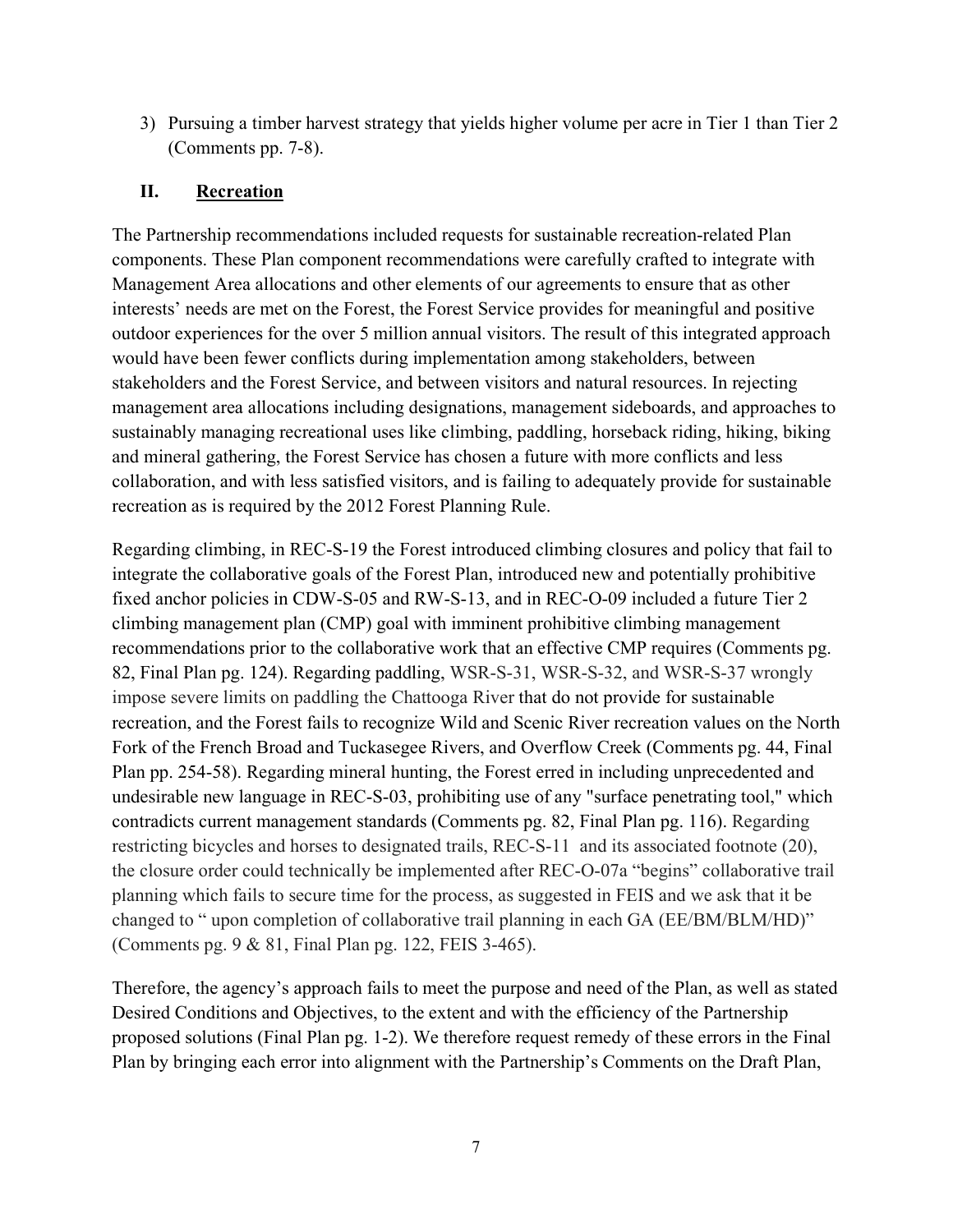which address each point in detail. Doing so would more fully provide for sustainable recreation as is required in the 2012 Planning Rule.

## **III. Old Growth**

In our Comments on the Draft Plan the Partnership supported a 256,000-acre old-growth network, a cap-and-trade approach for refining the network with better quality patches should they be encountered during projects, and a process for identifying old-growth during projects (Comments pp. 19-21). Unfortunately, Alternative E selected a 265,000-acre network, with no cap and trade, and no process for identifying old-growth at the project level (Final Plan pp. 84- 86). Additionally, the process for deciding whether or not to harvest old-growth forest at the project level is left up to the subjective decision-making of district rangers (Final Plan pg. 85).

There has been generally strong consensus in the Partnership around protecting existing old growth as a way to smooth project implementation. A cogent strategy to protect old growth gives conservation stakeholders the freedom to support projects that otherwise might be seen as a threat. Because the forest is aging, however, there has also been a concern that a Standard allowing designation of newly found old growth may result in an ever-shrinking suitable timber base. The Partnership recommendations combine flexibility and certainty that benefit all interests. It reduces project level conflict and ensures project success and will also result in a higher quality old growth patch network (Comments pp. 20-21).

Therefore, the agency's approach fails to meet the purpose and need of the Plan, as well as stated Desired Conditions and Objectives, to the extent and with the efficiency of the Partnership proposed solutions (Final Plan pg. 1-2). As a remedy the Partnership recommended (Comments pp. 19-21):

- Using the 256,000-acre old growth patch network from Alternative C.
- Using a "cap" and "trade" approach for optimizing the old growth network. In order to add old growth to the patch network, a patch of lesser value elsewhere would be moved into the suitable base. Assuming that the old growth network is the same as described above, patches could be traded to improve the quality of the network (using the criteria of representativeness, distribution, and localized benefits to species).
- Including direction to identify whether a stand is old growth during the initial stand exam, using the George Washington National Forest protocols or a collaboratively developed protocol for our Forest.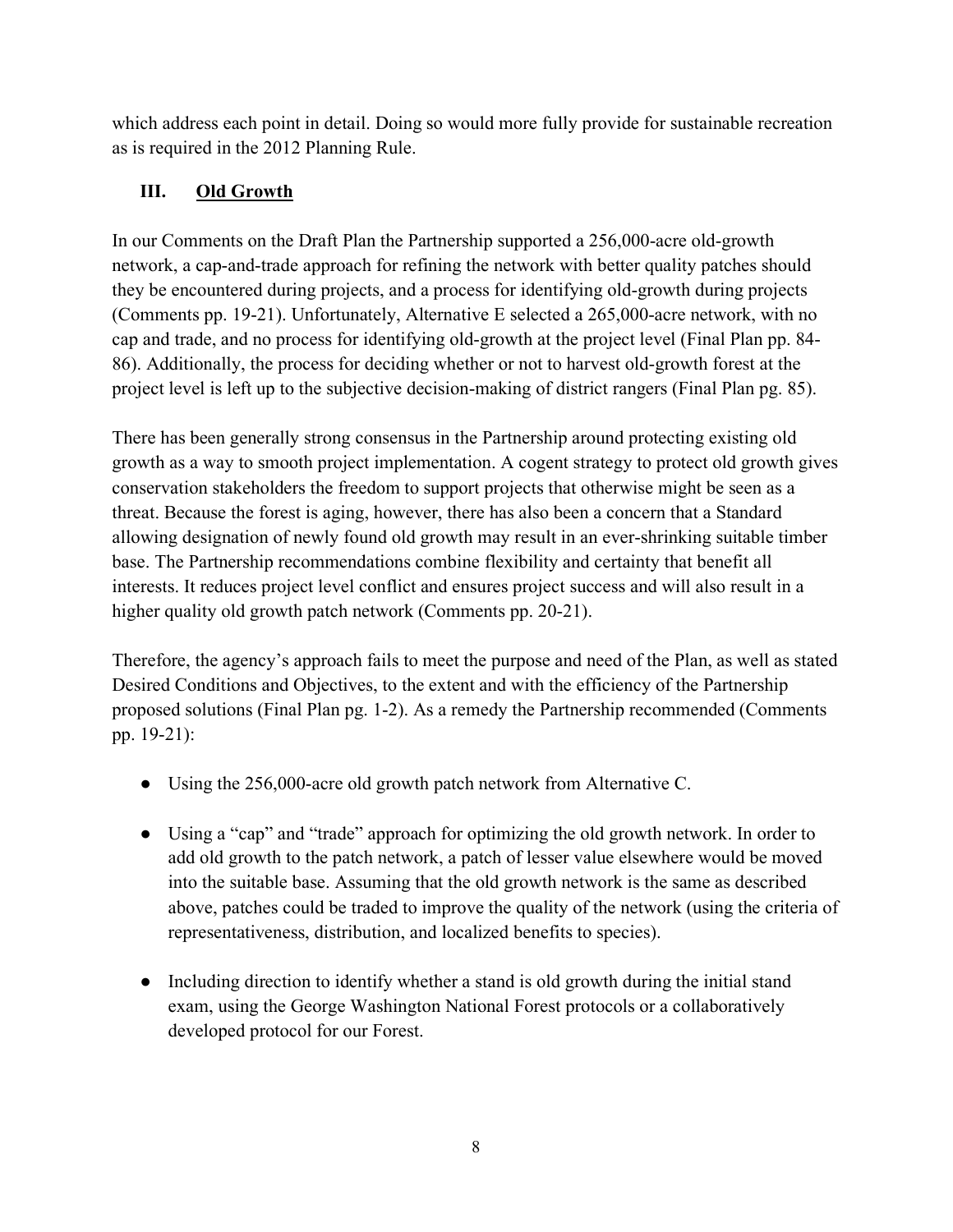## **IV. Natural Heritage Natural Areas**

The Partnership's 2020 recommendations to the Draft Plan were intended to address multiple issues that would decrease project-level conflict around Natural Heritage Natural Areas (NHNAs) (Comments pp. 22-24). These included:

- Addressing the concern that Natural Areas in Matrix or Interface could be deleteriously impacted by management actions without consideration for their rare or unique values
- If some current NHNA boundaries are inaccurate they could be re-mapped at the project level to identify current ecological values on the ground, if the Plan provided guidance on this.
- Clear Plan direction to inform coordination with the North Carolina Natural Heritage Program.

Alternative E is an improvement over previous alternatives in regard to NHNAs but has not done enough to resolve potential conflicts surrounding timber harvest and road building in those areas (Final Plan pp. 225-230). In Alternative E, more NHNAs were incorporated into Special Interest Areas (SIAs) and others NHNAs that were allocated to Matrix and Interface were placed in designated old growth patches. Over 54,000 acres of NHNAs, however, were included in management areas in the suitable base, with over 44,000 acres rated as High, Very High, or Excellent in that situation (FEIS Appendix I: Map Series, Special Interest Areas). Further analysis shows that these areas provide habitat for 10 federally listed species, 173 State Listed Species and 129 Species of Conservation Concern. These Natural Areas and the species they contain do not have additional Plan content that is necessary to ensure that any management will maintain or enhance them (Final Plan pp. 214-216).

The Partnership did our best to identify a suitable timber base that would be broadly supported for scheduled timber harvest (Comments pp. 25-30). The timber production management areas identified in Alternative E do not meet that standard and are very likely to continue the current pattern of inefficient projects that stoke conflict. Therefore, the agency's approach fails to meet the purpose and need of the Plan, as well as stated Desired Conditions and Objectives, to the extent and with the efficiency of the Partnership proposed solutions (Final Plan pp. 1-2). As remedy the Partnership recommended the following solutions (Comments pp. 22-24):

NHNAs rated as "Exceptional" should be added to Special Interest Area MAs. Currently, over 7,000 acres are included in Matrix and Interface outside of designated old growth.

"Very High" and "High" NHNAs should not be mapped as "suitable": If within Matrix or Interface they should be moved to Ecological Interest Area.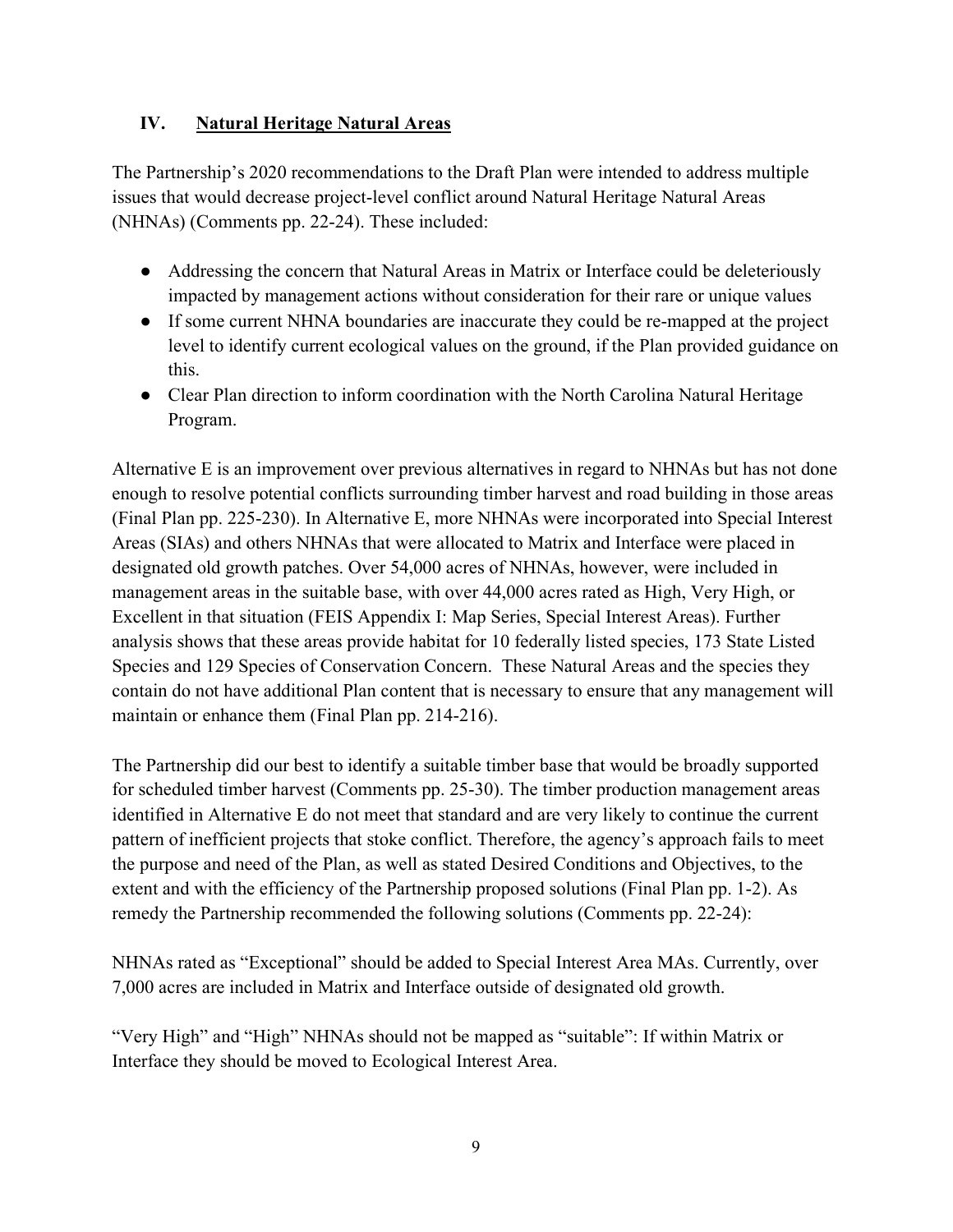Natural Area boundaries can be changed with field verification and administrative plan changes, but only if the reasons/criteria for doing so are spelled out in the Plan. This works if there is language in the Plan components that states that the natural values identified will be corrected within the new boundary. These strategies should be reflected as a Standard or Guideline in the Final Plan.

Clarify the Desired Condition to explain that the NHNA's "unique ecological characteristics" to be maintained or restored include not only element occurrences, but also exemplary natural communities as described by the North Carolina Natural Heritage Program (NHP).

Add standards (1) that coordination with NHP must occur before any stands in NHNAs are prescribed for treatment, (2) include field work to verify appropriate boundaries and (3) that coordination is intended to determine how best to maintain the rare and unique ecological characteristics of the NHNA. A coordination requirement without any further direction will result in differences of opinion regarding the relative importance of protecting disturbancesensitive species and creation of young forest habitat, and these differences could continue to create conflict as they have under the old Plan.

## **V. Landscape-Level Progress Towards NRV + Reaffirming Open Woodland Objective**

The Final Plan does not identify concrete ways of resolving conflict during implementation, nor does it go far enough within monitored Plan components to meet the ecological restoration needs identified in the Final EIS (FEIS Section 3.3). As the Partnership collaborated and stretched as far as possible to meet all interests' needs, we reached consensus that a significant portion of the silviculture Objectives would include priority treatments to meet the long-term ecological needs to restore ecological integrity across the Forest (Comments pp.14-18). This was a critical component to consensus agreement on the Tier 2 silvicultural Objectives.

The Partnership recommended revisions to the ECO-O-02 Objective to include very specific language to meet this unifying need (Comments pg. 14-18, Final Plan pg. 69-73), and it was not substantively addressed in the Record of Decision. A small portion of the Partnership's priority treatments were addressed as Management Approaches and this is insufficient as these are *optional* Plan content, therefore not tied to the monitoring program and therefore not adaptively managed. Priority treatments also represent solutions to high controversy issues, which are not advised to be in optional Plan components (Final Plan pg. 4, National Planning FACA Committee Recommendations pp.  $36-38$ <sup>3</sup>.

<sup>&</sup>lt;sup>3</sup> National Advisory Committee for Implementation of the National Forest System Land Management Planning Rule. Final Recommendations to the Secretary of Agriculture and Chief of the Forest Service. February 3, 2018. https://www.fs.usda.gov/Internet/FSE\_DOCUMENTS/fseprd575909.pdf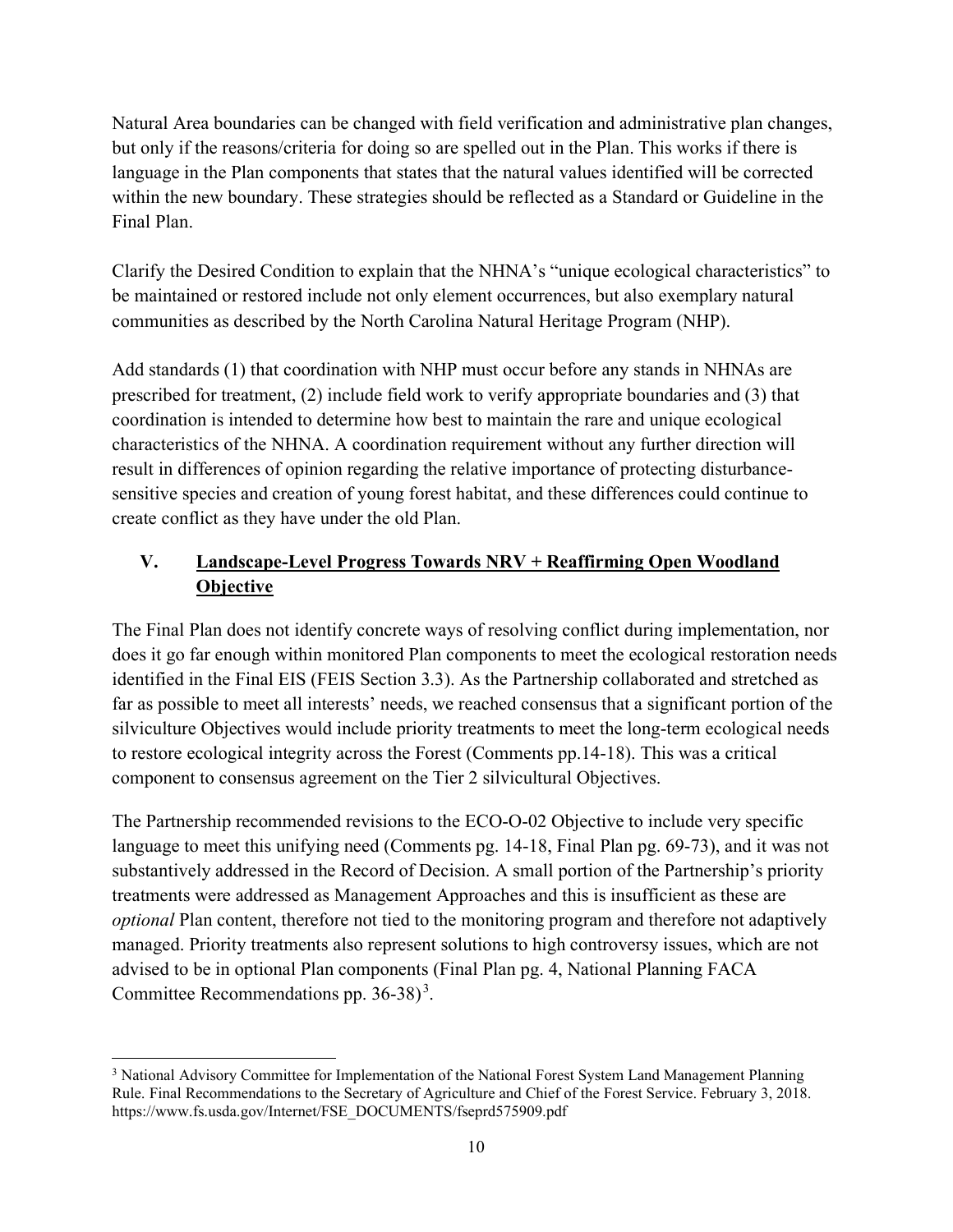We recognize that project-level flexibility is needed to take advantage of commercially valuable opportunities that may be restoring structural diversity at the broad scale. We also recognize that the priority treatments identified may or may not be commercially viable, and therefore projectlevel incentives may tilt toward activities that are less likely to achieve our full range of restoration goals because they are less commercially attractive. In light of this we recommended adding a mechanism (i.e., revision of ECO-O-02 in Draft Plan) to ensure that the ecologically focused work gets accomplished in conjunction with other sales that can help pay for it (Comments pg. 17-18).

Additionally, a reduction in the utilization of timber harvest (including forest products of saw timber as well as non-saw timber products like pulp) will reduce the Forest Service's ability to achieve restoration goals and simultaneously decrease the contributions to local economies and industry (Final Plan Appendix B Table B-3, ROD pg. 51, FEIS pg. 3-544 Table 211). The Partnership proposed this blended strategy for ECO-O-02 (in the Draft Plan) due to the assumption that economics would favor restoration harvests at the higher timber volumes provided by Tier 2. Unfortunately, the Final Plan appears to rely on the reverse approach, where Tier 1 would offer lower volume/acre and Tier 2 would offer a higher volume (FEIS p. 3-544 Table 211). We believe this strategy is unrealistic and would be unsuccessful.

In addition to the mechanisms to meet ecological integrity, the Partnership recommended significant increases to the Open Forest Woodland Objective, to meet one of the largest forest structural needs across the Forest (FEIS pg.3-128). The Final Plan did take in collective feedback about clarifying the Open Forest Objective(s) and significantly increasing the use of prescribed fire to create the Desired Conditions, and the Partnership appreciates this. In addition, we also recommended that the amount of Open Forest Woodland targeted silviculturally (in conjunction with prescribed fire), be increased considerably. The Objective in the Final Plan regarding this work, even with partner assistance and resources (at Tier 2), does not come close to matching the need (Final Plan pg. 70). The Partnership's recommendation for an increased open forest woodland Objective should be considered along with the list of priority treatments, which indicate the degree of canopy removal appropriate in different ecozones (Comments pg. 8).

The agency's approach fails to meet the purpose and need of the Plan, as well as stated Desired Conditions and Objectives, to the extent and with the efficiency of the Partnership proposed solutions (Plan pg. 1-2). To remedy this situation, we recommended:

Priority treatments by ecozone be included in Objective Plan components (Comments pp. 14-16, Response to Comments pg. 35).

Revising the Integrated Ecosystem and Wildlife Habitat Objectives (ECO-O-02 thru 06), to include a reference to the collaboratively supported list of priority treatments. More specifically, "Include a Tier 1 Objective that 25% of regeneration harvest and 50% of thinning harvest would be listed priority treatments. At Tier 2, 50% of regeneration harvest and 75% of thinning harvest